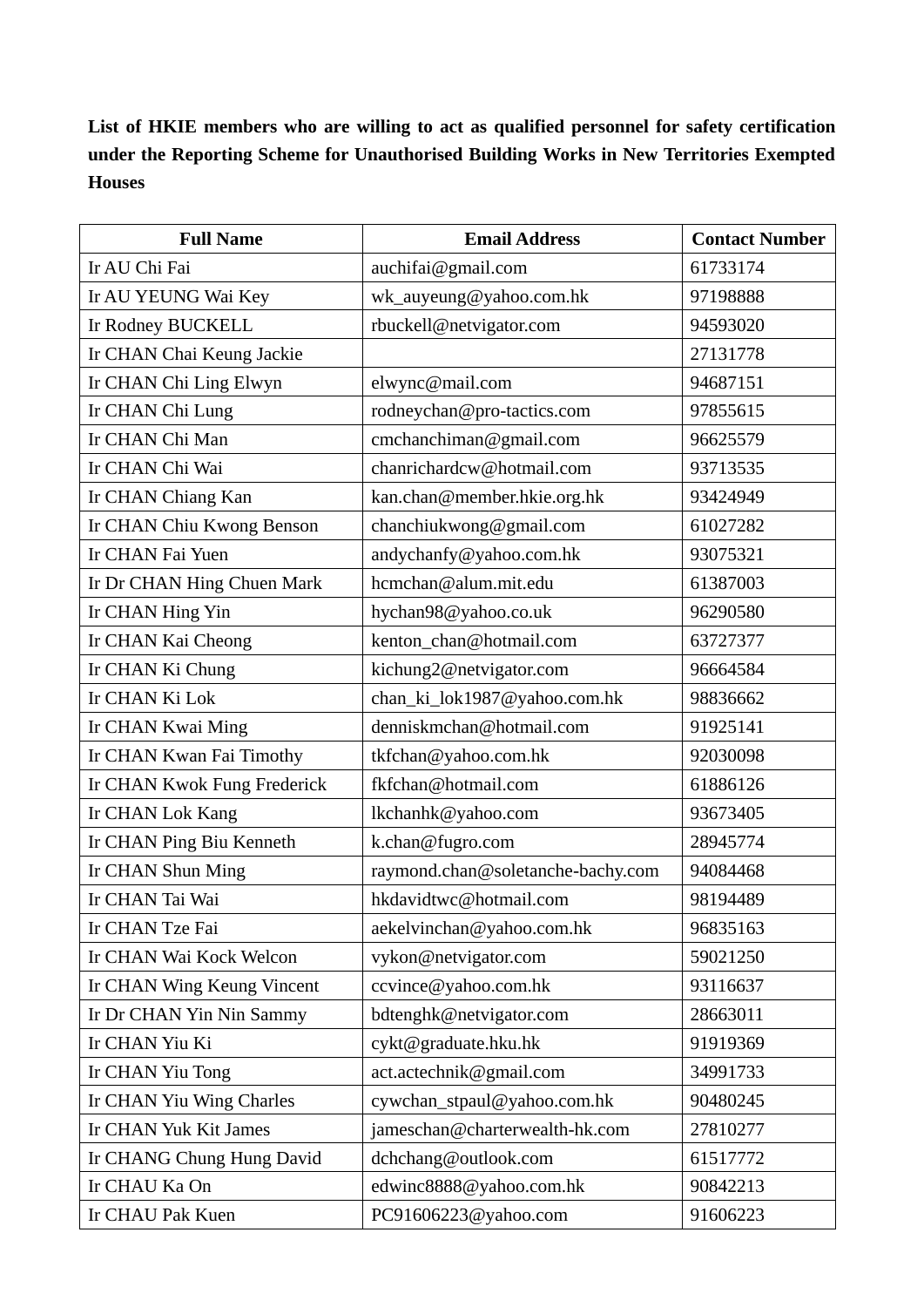| Ir CHEN Fai Wing Phyllis     | phyllis.chen@gammonconstruction.com | 94756964  |
|------------------------------|-------------------------------------|-----------|
| Ir CHENG Cho Leung Stephen   | scaxhome@netvigator.com             | 97359260  |
| Ir CHENG Chung Ming Nelson   | nelsonc5188@gmail.com               | 93025927  |
| Ir CHEUNG Chi Hung           | harrisoncheung.counsel@gmail.com    | 92519399  |
| Ir CHEUNG Ching Yee Lawrence | lc@wongouyang-cs.com                | 96204619  |
|                              |                                     | 21306633, |
| Ir CHEUNG Hoi Keung          | adm.pmec@yahoo.com                  | 67520090  |
| Ir Dr CHEUNG Ka Fu           | althencheung@southa.com             | 91949332  |
| Ir CHEUNG Kwan Lewis         | l.cheung@fugro.com                  | 28945787  |
| Ir Dr CHEUNG Lam Wah         | cheunglamwah2000@yahoo.com          | 65339173  |
| Ir CHEUNG Tak Hung           | benthchk@yahoo.com                  | 62706128  |
| Ir CHEUNG Tak Ming Tommy     | tommycir@yahoo.com.hk               | 92017960  |
| Ir CHEUNG Yat Ming Jacky     | Jacky.cheung@singfat.com.hk         | 96673012  |
|                              |                                     | 25418218, |
| Ir CHIU Wing Kwong           | kentech@kentechhk.com               | 91681808  |
| Ir CHO Hin Cheung Luke       | hccho12@yahoo.com.hk                | 92170659  |
| Ir CHOI Chi Fai              | Thomas.ccf.tc@gmail.com             | 69765125  |
| Ir CHOI Tze Wing             | twchoi1212@hotmail.com              | 26891669  |
| Ir CHOI Yam Ming Kelvin      | choiyamming@hotmail.com             | 90159311  |
| Ir CHONG Chun Lung           | chunlungchong@gmail.com             | 60893370  |
| Mr CHOW Chi Wai              | bc9809@yahoo.com.hk                 | 98090157  |
| Ir CHOW King Cheong          | chowkingcheong@yahoo.com.hk         | 92820000  |
| Ir CHOW Ting Ngok Andrew     | andrewtnchow@yahoo.com              | 96299648  |
| Ir CHOW Wai Kit Jonathan     | jonathan114@netvigator.com          | 93757145  |
| Ir Winson CHOW               | wchow@mulpha.com.au                 | 93063950  |
| Ir CHU Wui Cheung            | tocu@cowi.com                       | 92132171  |
| Ir CHUA Tse Wen Zen          | zen.chua@arup.com                   | 92023633  |
| Ir CHUI Wing Shing           | Isaac.chui@yahoo.com.hk             | 98131232  |
| Ir CHUNG Lung To             |                                     | 94696685  |
| Ir CHUNG Man Shek            | msc616926@yahoo.com.hk              | 94483528  |
| Mr CHUNG Ping Fai Dickson    | pingfaichung@hotmail.com            | 61883793  |
| Ir CHUNG Wai Hoi Vincent     | vincentchung.mbis@gmail.com         | 90208172  |
| Ir FAN Wai To                | bebitobebita@gmail.com              | 65563942  |
| Ir FOK Chun Ming             | kenfcm@shuion.com.hk                | 60983188  |
| Ir FOK Sheung Wai            | sw.fok@cwbaecom.com                 | 94878682  |
| Ir FONG Chi Ho Lowrence      | lawfg@yahoo.com.hk                  | 69716085  |
| Ir FONG Ching Him            | jeff.619@gmail.com                  | 97825774  |
| Ir FONG King Hung Eddie      | eddiefong@majesticbc.com.hk         | 81077784  |
| Ir FONG Man Fu Eric          | ericfong@bmcpc.org.hk               | 37197788  |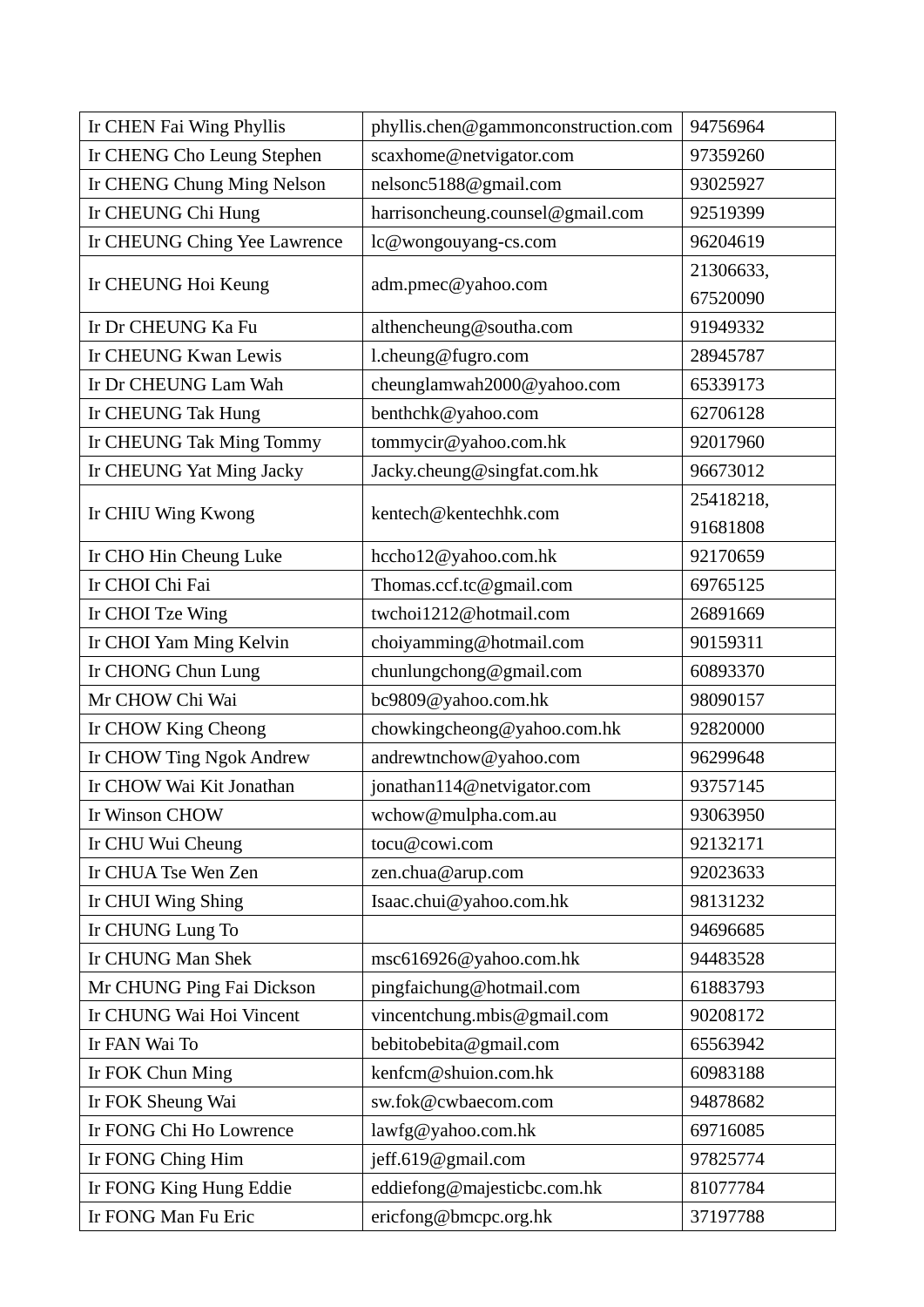| Ir FONG Wai Wing            | edmondwwfong@yahoo.com.hk   | 93876868  |
|-----------------------------|-----------------------------|-----------|
| Ir FUNG Chi Keung Frederick | fung04131957@gmail.com      | 98741990  |
| Ir FUNG Log Hin Enoch       | enochfung@gmail.com         | 98008824  |
| Ir FUNG Wing Kan            | wkpeterfung@gmail.com       | 64611425  |
| Ir FUNG Wing Wah            | fungaj@ymail.com            | 94400142  |
| Ir GEUNG Tsz Chiu           | tcgeung@yahoo.com.hk        | 96891720  |
| Ir John Steven HARKINS      | john.harkins@pcehk.com      | 25723988  |
| Ir HAU Lo Fat               | hauwinghoisimon@gmail.com   | 95741911  |
| Ir HAU Tung Ngai            | hautungngai@yahoo.ca        | 90363912  |
| Ir Dr HO Alvin Felix        |                             | 23053877  |
| Ir HO Chi Chiu              | dannyho@pentaocean.com.hk   | 90963176  |
| Ir Dr HO Chi Ming           | cmho@srdi.hk                | 93484870  |
| Ir HO Chi Ying              | cyho@mtr.com.hk             | 91368634  |
| Ir HO Chi Yuen              | louiscyho@yahoo.com.hk      | 98795093  |
| Ir HO Chin On               | hogarry@ymail.com           | 90880227  |
|                             | win.1668@ymail.com          |           |
| Ir HO Chung Yiu Peter       | gold.1668@hotmail.com       | 92753241  |
| Ir HO Ka Lun                | terenceklho@gmail.com       | 91411493  |
| Ir HO Kun Tak Philip        | philkt@hotmail.com          | 90265700  |
| Mr HO Kwok Pui Stanley      | stanley.ho@arup.com         | 92666299  |
| Ir HO Ngai Leung            | albertnlho@gmail.com        | 98820109  |
| Ir HO Sau Ping Lucy         | lho907@yahoo.com            | 60396803  |
|                             |                             | 28318209, |
| Ir HO Wai Hung Vincent      | hwh1223@gmail.com           | 68398812  |
| Ir HO Wing Hong             | ho_winghong@yahoo.com       | 68336735  |
| Ir HON Ching Yeung          | cyhon@ymail.com             | 60339846  |
| Ir HUI Tung Hung Helium     | heliumhui@yahoo.com.hk      | 92771485  |
| Ir HUI Yuet Ling            | kathyhui33@gmail.com        | 97288833  |
| Ir HUNG Cheung Shew Danny   | dhung@cohl.com              | 96684646  |
| Ir HUNG Moon Wing Raymund   | rhung28@gmail.com           | 91507306  |
| Ir HUNG Yin Cheung          | terrenceychung@yahoo.com.hk | 98302122  |
| Ir IEONG Kwok Lun           | bieong@hkie.org.hk          | 90268707  |
| Ir IP Shu Kuen Galy         | ipskg2016@gmail.com         | 60880225  |
| Ir KAM Kwai Ki              | kamkk04@yahoo.com.hk        | 90270450  |
| Mr KAN Chi Shing Simon      | diploma.simon@gmail.com     | 94808819  |
| Ir KO Chun Wa Johnason      | cw_ko@ymail.com             | 93861679  |
| Ir KONG Cheuk Kai           | kong61326382@gmail.com      | 61326382  |
| Ir Dr Jackson KONG          | bsjkong@cityu.edu.hk        | 34429005  |
| Ir KONG Yat Fai             | brandon@live.hk             | 98715161  |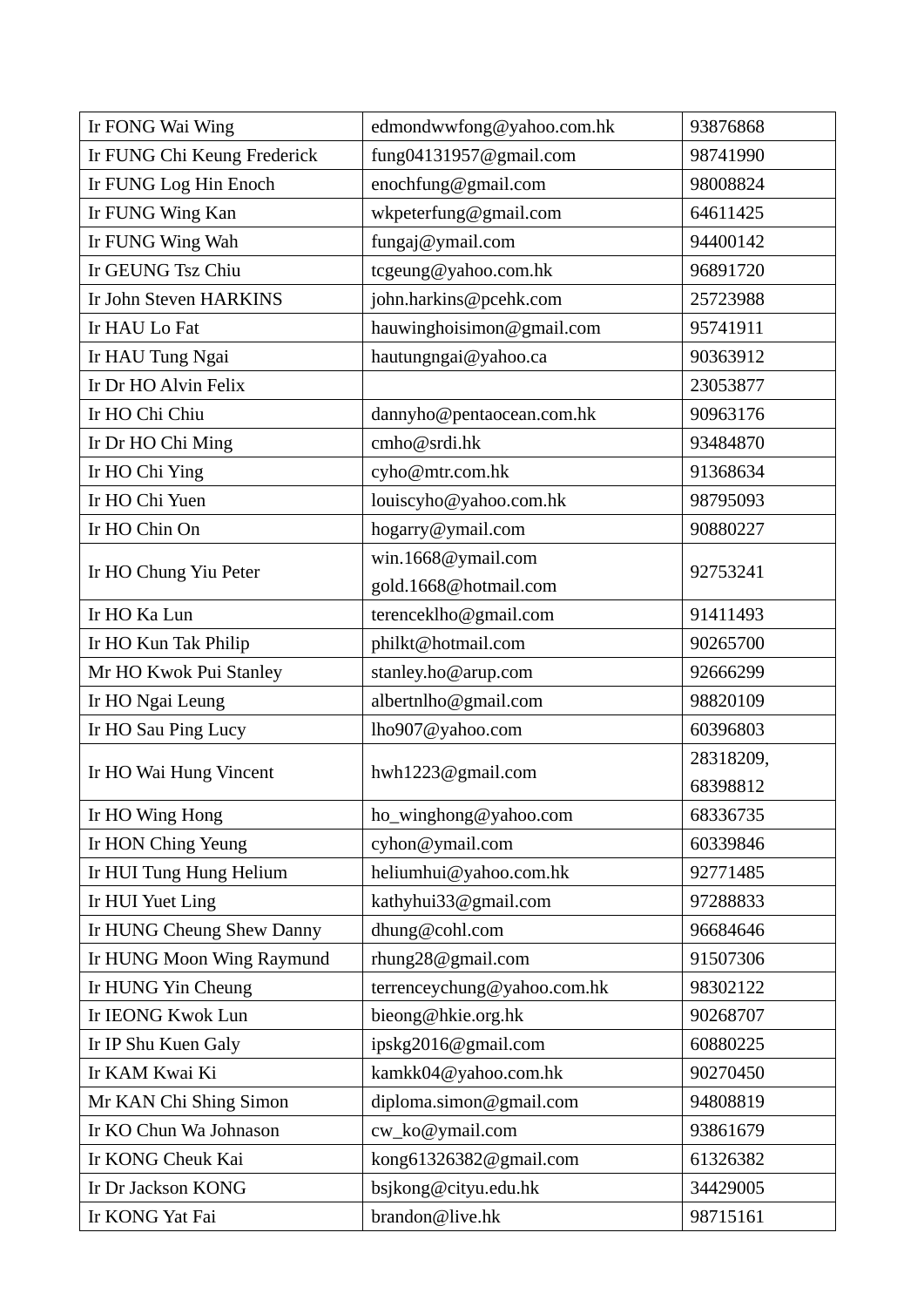| Ir KOO Yuk Chan            | yc.koo@fugro.com              | 28945868  |
|----------------------------|-------------------------------|-----------|
| Ir KU Kwai Yau             | michael.ku@arup.com           | 22683117  |
| Ir KUNG Cheung Fai Patrick | patrickkung@waitat-hk.com     | 94684207  |
| Ir KWAN Chuen Kin Peter    | Kwan94913778@gmail.com        | 94913778  |
| Ir KWAN Ming Tak Andrew    | andkwan@gmail.com             | 93007996  |
| Mr KWANG Chuk Yek Ivan     | naviivan2013@gmail.com        | 91902820  |
| Ir KWONG Siu Keung         | roy@msll.com.hk               | 56255251  |
|                            |                               | 98315303, |
| Ir KWONG Wing Cheong       | andrewkwong@pyengineering.com | 28319405  |
| Ir LAI Chi Keung Tony      | tonycklai@gmail.com           | 90969326  |
| Ir LAI Ka Luen Lawrence    | lawrence90922554@yahoo.com.hk | 90922554  |
| Ir LAI Por Sang Paulson    | Paulson.lai@gmail.com         | 29721539  |
| Ir Dr LAI Shu Hung Peter   | petershlai@netvigator.com     | 98482601  |
| Ir LAI Sing Fun            | laisingfunsteven@yahoo.com.hk | 93431761  |
| Ir Dr LAM Chi Hung Louis   | louischlam@gmail.com          | 93680996  |
| Ir LAM Chi Kin             | lamckwilson@gmail.com         | 96427242  |
| Ir LAM Chi Sing            | lamchising@hotmail.com        | 91527659  |
| Ir LAM Kai Wah             | kwlam111@gmail.com            | 60235589  |
| Ir LAM Kok Chuen           | ceroylam@hotmail.com          | 93424438  |
| Ir LAM Kwong Chiu          | GARETHLAM@gmail.com           | 62800124  |
| Ir LAM Shing Fu            | shingfu.lam@hotmail.com       | 93039358  |
| Ir LAM Wai Keung Kenny     | kenny731@hotmail.com          | 93022138  |
| Ir LAM Wai Yin             | waiyinlam@hotmail.com.hk      | 98475797  |
| Ir Dr LAU Chee Sing        | drcslau@hotmail.com           | 92265253  |
| Ir Dr LAU Chi Wang James   | JCL@fong-on.com.hk            | 28918359  |
| Ir LAU Kay Shui            | KSLau@shkp.com                | 98509660  |
| Ir LAU Kwok On             | vivipatlau@gmail.com          | 98120892  |
| Ir Prof LAW Kwok Sang      |                               | 27805508  |
| Ir LAU Wai Choi Joseph     | lauwcj@netvigator.com         | 90182096  |
| Ir LAW Yin Sun             | yinsunlaw@yahoo.com.hk        | 91908912  |
| Ir LEE Ho Biu              | andrewlhb@yahoo.com.hk        |           |
| Ir LEE Kwok Chung          | vinlee@mtr.com.hk             | 91962064  |
| Ir LEE Man Keung           | mfpho@yahoo.com.hk            | 27625509  |
| Ir LEE Man Yeung           | manmylee@yahoo.com.hk         | 29721000  |
| Ir LEE Pak Ho Raymond      | phlee.raymond@gmail.com       | 21022662  |
| Ir LEE Shui Cheuk Patrick  | cre@tmrtcs.com.hk             | 62730160  |
| Ir LEE Sik Kwan Lawrence   | ll@wcce.hk                    | 97184768  |
| Ir LEE Tat Kwong Thomas    | thomastklee@hgcbroadband.com  | 92541762  |
| Ir Dr LEE Tsz Hang         | lawrence.lee@graduate.hku.hk  | 92834917  |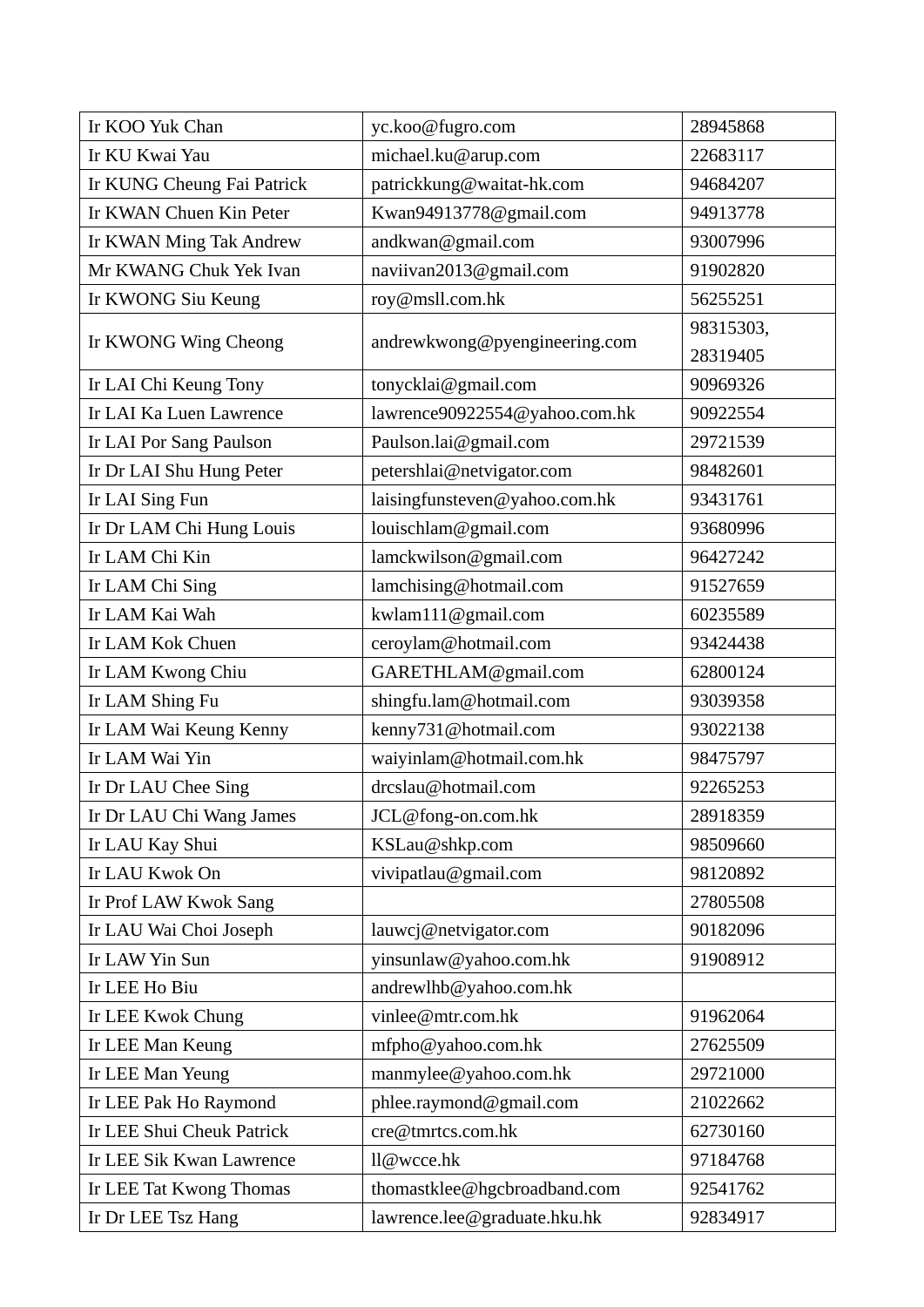| Ir LEE Wing Hong          | vlee.pfl@hotmail.com        | 90899554       |
|---------------------------|-----------------------------|----------------|
| Ir LEE Yim Hong           | laurenceleeyh@yahoo.com.hk  | 96413648       |
| Ir LEE Yin Ning           | garylee@mtl.hk              | 35795588       |
| Ir LEE Yuen Fai           | ylee@vtc.edu.hk             | 92841588       |
| Ir Michael John LEGGE     | mjlegge888@gmail.com        | 90493161       |
| Ir LEI Veng Kei           | cns_hk@yahoo.com.hk         | 63510886       |
| Ir LEUNG Cheuk Tong       | npc@newprogress.com.hk      | 23364668       |
| Ir LEUNG Chi Chung        | chichung1106@yahoo.com.hk   | 61248838       |
| Ir LEUNG Chi Wing         | wing.leung@aecom.com        | 39228877       |
| Ir LEUNG Ching Chiu       | rleungcc@yahoo.com.hk       | 97781007       |
| Ir LEUNG Hau Sun          | Albertshunwing@yahoo.com.hk | 90433242       |
| Ir LEUNG Kai Wah          | lewisleung2020@yahoo.com.hk | 86-13811430384 |
| Ir LEUNG Kevin            | kevin001002@gmail.com       | 62534567       |
| Ir LEUNG Kin Chung Johnny | jkcleung@netvigator.com     | 94900911       |
| Ir LEUNG Kin Yu Gregory   | samoyak.gl@gmail.com        | 90266261       |
| Ir LEUNG Lai Kei          | lkleung1@yahoo.com.hk       | 93555197       |
| Ir LEUNG Man Fat Peter    | pmfleung@mtr.com.hk         | 91013830       |
| Ir LEUNG Pak Chuen        | 33pcleung@gmail.com         | 96230122       |
| Ir LEUNG Shu Wing Daniel  | dswleung@gmail.com          | 63083618       |
| Ir LEUNG Siu Lok          | kenny-leung@hotmail.com     | 61873439       |
| Ir LEUNG Ting Pong        | hp7300@gmail.com            | 64433903       |
| Ir LEUNG Wai Bun          | lwbbrian@gmail.com          | 92172583       |
| Ir LEUNG Wai Kwong        | leung.samuel@yahoo.com.hk   | 93623895       |
| Ir LEUNG Wai Lit          | eleung999@yahoo.com.hk      | 92107616       |
| Ir LEUNG Yun Kwong        | jkleung2013@yahoo.com.hk    | 98520213       |
| Ir LI Chi Ho              | chli@fugro.com.hk           | 28945874       |
| Ir LI Shing Kin           | lishingkin@yahoo.com.hk     | 91860856       |
| Ir LI Wai Leung William   | williamwl_li@hotmail.com    | 60331216       |
| Ir LI Wing Fai            | paul.li@campeng.com         | 23411082       |
| Ir LIN Chun Ming          | kcmlinhk@yahoo.com.hk       | 96549267       |
| Ir LO Chi Wah Felix       | felixcwlo@yahoo.com.hk      | 91892629       |
| Ir LO Chun Chung Andy     | andylo1984@hotmail.com      | 60219990       |
| Ir LO Kar Yin             | bkyrec@gmail.com            |                |
| Ir LO Kin Man             | alexkmlo@gmail.com          | 61954242       |
| Ir LO Kwok Ying David     | irdavidlo@yahoo.com.hk      | 98620068       |
| Ir LO Tak Leung           | tllo@lamconstruct.com.hk    | 60109197       |
| Ir Dr LO Yiu              | tommyloemail@gamil.com      | 91765652       |
| Ir LOOK Tai Loi           | tl_look@ce252006ws.com.hk   | 36531222       |
| Ir LUI Kin Yan            | chris.lui@chunwo.com        | 92594099       |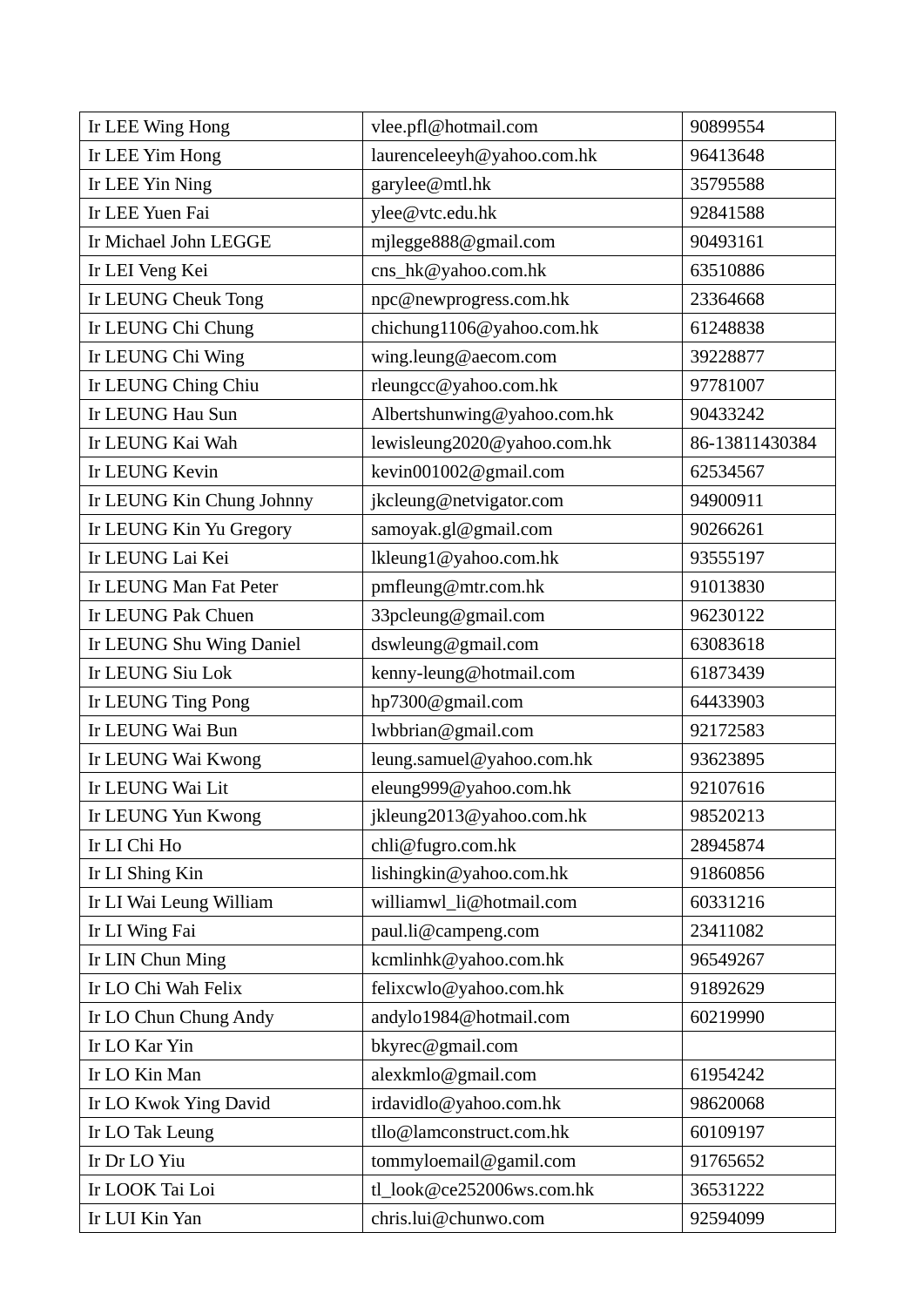| Ir LUI Wing Fat Thomas    | thomaswflui@netvigator.com    | 91008686  |
|---------------------------|-------------------------------|-----------|
| Ir LUK Kin On             | codi0129@yahoo.com            | 92804917  |
| Mr LUK Ping Hung          | denny_luk@yahoo.com.hk        | 94954233  |
| Ir Stephen John LUMB      | stephen.lumb@leightonasia.com | 97570698  |
| Ir MA Ka Fai              | Jackymkf@hotmail.com          | 92194328  |
| Ir MOK Hing Wah James     | hingwahmok@yahoo.com.hk       | 91696325  |
| Mr MOK Tat Ming           | tmmok@vtc.edu.hk              | 98346320  |
| Ir NG Che Hang            | henry.polyu@gmail.com         | 61302230  |
| Ir NG Chuk Yiu            | sammyng@meinhardt.com.hk      | 92773200  |
| Ir NG King Hung           | sunworkshops-01@yahoo.com.hk  | 96323387  |
| Ir NG Lik Kwok            | a.ng@fugro.com                | 28945896  |
| Ir Dr NG Pui Lam          | irdngpl@gmail.com             | 95875310  |
|                           |                               | 39229000, |
| Ir NG Tim Yeung           | sammy.ng@aecom.com            | 39229006  |
| Ir NG Ting Hong           | tinghong68@hotmail.com        | 94212268  |
| Ir NG Wing Sum            | wssamng@yahoo.com.hk          | 68836486  |
| Ir NGAI Hok Yan           | ngai@troikahk.net             | 23950828  |
| Ir NGAI Wai Bun           | benjamin.ngai@wcce.hk         | 28663011  |
| Ir NI Weijian             | rayneezj@hotmail.com          | 97875418  |
| Ir NIE Peter              | yaiksang@gmail.com            | 25112151  |
| Ir PANG Chun Sing George  | gpang_office@yahoo.com.hk     | 93580974  |
| Ir PANG Kin Fai Edmund    | edmundpanghk@gmail.com        | 91828113  |
| Ir POON Chi Ming George   | gpoon@netvigator.com          | 56668060  |
| Ir POON Ka Yam            | mikepoon83@gmail.com          | 96538783  |
| Mr POON Man Fai           | poonmf@gmail.com              | 66293296  |
| Ir PUI Po Wah             | jljpjp@yahoo.com.hk           | 91250700  |
| Ir PUN Kam Wa             | don.pun@smec.com              | 93819121  |
| Ir SETO Wing Yin          | setonaldo@gmail.com           | 98698743  |
| Ir SHI Jianyong           | james.shi@jacobs.com          | 56463250  |
| Ir Buddha Kumar SHRESTHA  | bkllp@hotmail.com             | 66018831  |
| Ir SIT Hon Fat Osbert     | osbertsit@buildking.hk        | 90797030  |
| Ir SIU Koon Hoi Carmine   | carmine.siu@hotmail.com       | 94743992  |
| Ir SO Ting Hong           | 04136120d@gmail.com           | 91328006  |
| Ir SO Yiu Kwan            | simonso2010@yahoo.com.hk      | 92203273  |
| Ir SUEN Man Lok           | suenmanlok@gmail.com          | 91268643  |
| Ir SUM Kin Fat            | sum138@yahoo.com              | 98448277  |
| Ir SY Yen Tai             | yaiksang@gmail.com            | 93795751  |
| Ir SZE Ka Tat             | andysze@crc.com.hk            | 92501157  |
| Ir SZETO Cheuk Man Roland | szeto1158@gmail.com           | 91089652  |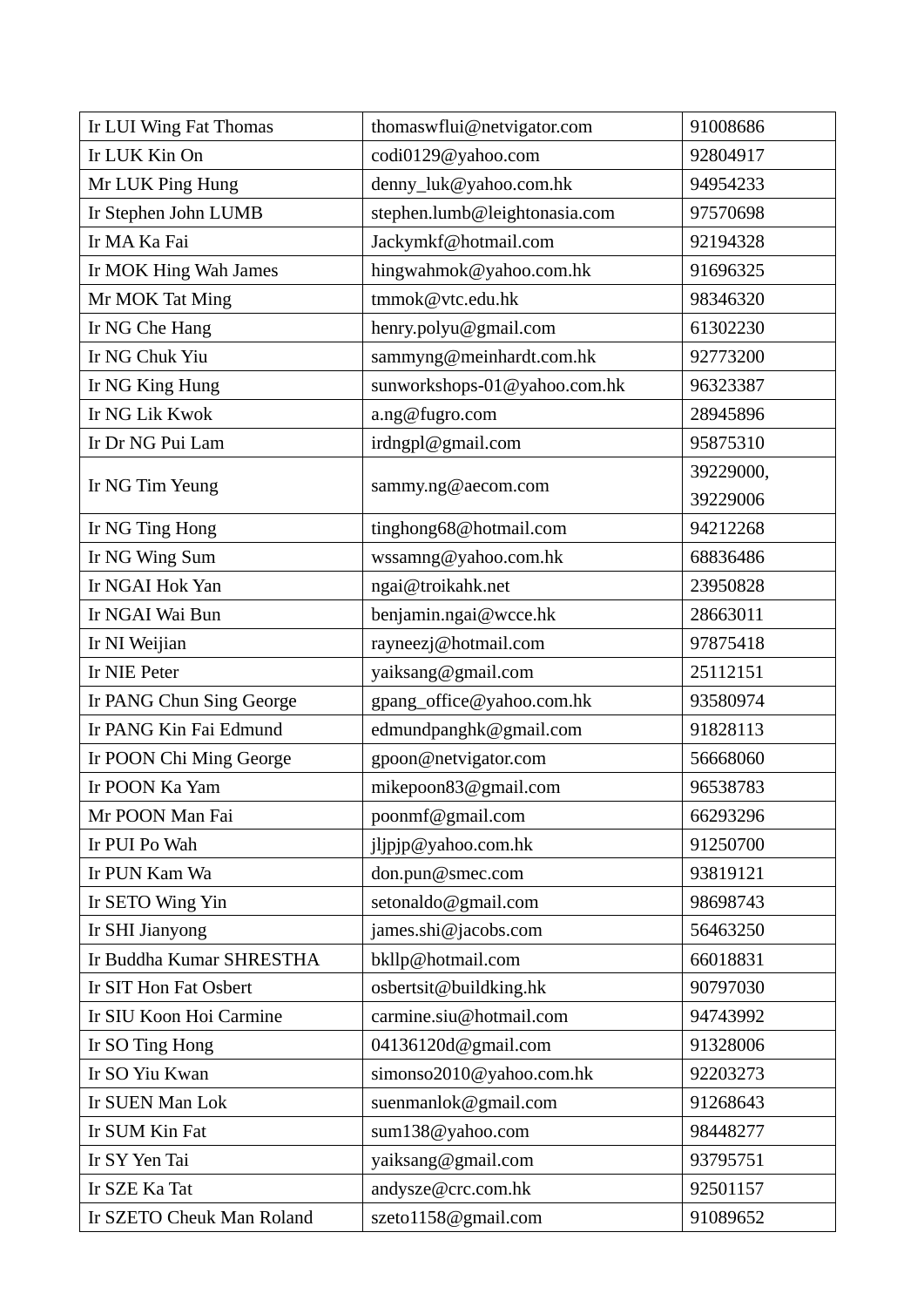| Ir TAI Man Fai Dennis    | dennis.tai@gmail.com        | 93881029  |
|--------------------------|-----------------------------|-----------|
| Ir TAM Kin Tak           | sunnytam.kt@gmail.com       | 94157063  |
| Ir TAM Wing Kai Patrick  | tampatrick2012@gmail.com    | 97772747  |
| Ir TAM Wing Lun          | wltam925@gmail.com          | 68031715  |
| Ir TAM Yun Lam Benson    | bensontam@hanison.com       | 94152013  |
| Ir TANG Cheuk Kwan       | cheuk_kwan_tang@hotmail.com | 63721949  |
|                          |                             | 23683326, |
| Ir TANG Ka Fat           | tangkf_ass_ltd@yahoo.com.hk | 63335209  |
| Ir TANG Man Kuen         | richardmktang@hotmail.com   | 94064617  |
| Ir TANG Quoc Tri         | alextang@pacific.net.hk     | 91839816  |
| Ir TANG Sze Wo           | sheungmc@netvigator.com     | 94185640  |
| Ir TANG Tat Lim Owen     | owentang201112@gmail.com    | 98616907  |
| Ir TANG Tsz Kit          | dantktang@gmail.com         | 92800731  |
| Ir TANG Wai Chau Chezy   | ct@ct1688.com               | 90707045  |
| Ir TO Moon Tong          | rcctom@gmail.com            | 94624495  |
| Ir TONG Sai Man Simon    | simontong.hk@gmail.com      | 91242471  |
|                          |                             | 51178784, |
| Ir TONG Yiu Nam          | tong.yiunam@pbworld.com     | 25797313  |
| Ir TSANG Chiu Ming       | chiumingtsang@yahoo.com.hk  | 97465222  |
| Ir TSANG Tit Man         | tsangtitman@126.com         | 91019112  |
| Ir TSE How Lun           | hltse19@gmail.com           | 62321226  |
| Ir TSE Hung Cheung Peter | tse.peter@rocketmail.com    | 66885680  |
| Ir TSE Kui Philip        |                             |           |
| Ir TSOI Shun Chin        | jsctsoi@mtr.com.hk          | 92790718  |
| Ir TSUI Leung Cho George |                             | 91989572  |
| Mr TSUI Yu Hong Ringo    | yhringotsui@yahoo.com.hk    | 64042907  |
| Ir WAN Chi Pang          | firemanxp@yahoo.com.hk      | 92596315  |
| Ir WAN Chi Wah Tony      | t.wan@fugro.com             | 28945859  |
| Ir WAN Yiu Lun           | aylwan@meinhardt.com.hk     | 28590180  |
| Ir WONG Cheuk Hong       | royviva@hotmail.com         | 98015922  |
| Ir WONG Chi Sing Anthony | awjcae@yahoo.com.hk         | 90174084  |
| Ir WONG Chun             | andywongchun@yahoo.com.hk   | 68261397  |
| Ir WONG Chun Tim         | ericwong@hayson-eng.com.hk  | 63238680  |
| Ir WONG Fei Luk          | ntupeter9@gmail.com         | 53274743  |
| Mr WONG Hak Yan          | wonglo8@netvigator.com      | 94892632  |
| Mr WONG Ho Leung Adrian  | adrian8522001@yahoo.com.hk  | 90911413  |
| Ir WONG Ka Chan Warren   | wkcwong@hotmail.com         | 92342877  |
| Ir WONG Ka Chun          | wkc8@hotmail.com            | 68276803  |
| Ir WONG Kam Wing         | kamwingw@gmail.com          | 91710763  |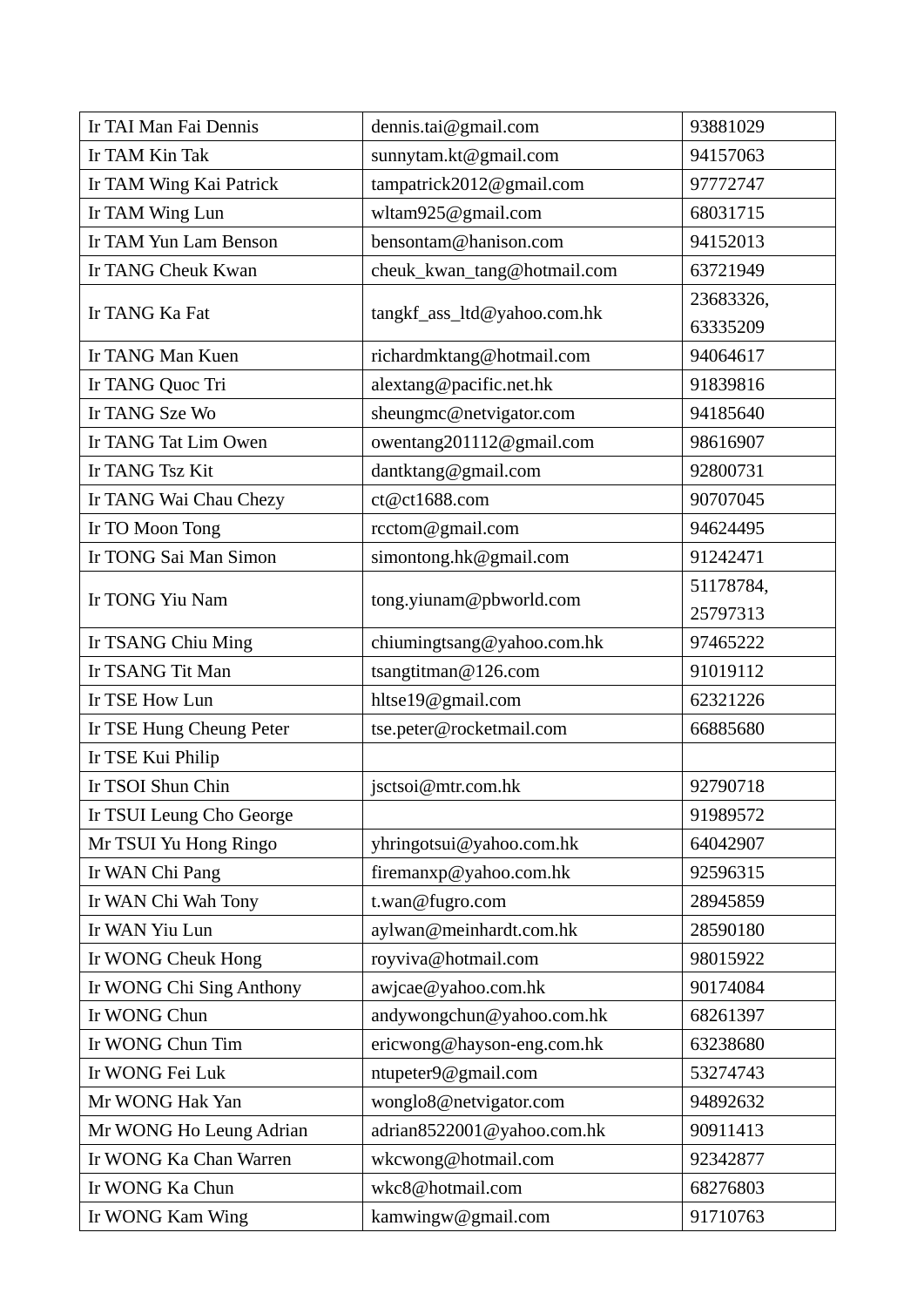| Ir WONG Kim Fung         | terrywkf@gmail.com           | 97579846  |
|--------------------------|------------------------------|-----------|
| Ir WONG Kin Ming         | nevillewkm@gmail.com         | 91383616  |
| Ir WONG Kwok Shui        | dkswong01@yahoo.com.hk       | 96229864  |
| Ir WONG Peter Wilcox     | mjpeterwong@yahoo.com.hk     | 90954511  |
| Ir WONG Siu Wa           | WongSiuWa@member.hkie.org.hk | 94281130  |
| Ir WONG Wai Yi           | wy.wong@fugro.com            | 28945892  |
| Mr WONG Wing On          | wong-on@hotmail.com          | 67382334  |
| Ir WONG Yiu Wang Andes   | yw.wong@fugro.com            | 28945735  |
| Ir WONG Yvonne           | johnnyho99@gmail.com         | 97311228  |
| Ir WOO Chi Man           | william_woo@hiphing.com.hk   | 60307908  |
| Ir WU Chi Cheung         | trutight@netvigator.com      | 28516970  |
| Ir Dr WU Wing Kin        | dwkwu@netvigator.com         | 96119608  |
| Ir YAN Chi Keung Jimmy   | jimmyckyan@yahoo.com.hk      | 92080248  |
| Ir YAO Tsz Wan           | twyao@yahoo.com              | 98137588  |
| Ir YAU Chun Shu          | jacky.yau@gmail.com          | 69922988  |
| Ir YEU Yu Shen Albert    | yeuysa@gmail.com             | 54273892  |
|                          | eddyyeungks@yahoo.com        | 27862229, |
| Ir YEUNG Kin Sang Eddy   |                              | 92250606  |
| Ir YEUNG Koon Fat Gordon | gkfyeung@gmail.com           | 28512202  |
| Ir YIP Wan Fung David    | wfdyip@shkp.com              | 92276122  |
| Ir YU Chuen Sang Frankie | Frankiecsyu2016@gmail.com    | 94334018  |
| Ir YU Shao Ji Simon      | simonsjyu@yahoo.com.hk       | 62066731  |
| Ir YUEN Pui Kuen         | aaronyuen428@gmail.com       | 93001001  |
| Ir YUEN Wai Kwong        | peterwkyuen@yahoo.com.hk     | 98629532  |

## **\* Disclaimer:**

**The above list of HKIE members who are willing to act as qualified personnel does not serve as an indicative list of approved qualified personnel under the Reporting Scheme. It only provides information to the public about HKIE members who are willing to act as qualified personnel under the Scheme and consider themselves have attained the required qualifications and experience for this purpose.**

**The Buildings Department reserves the authority to confirm whether a person on the list satisfies the requirements for qualified personnel under the Reporting Scheme. Should there is any enquiry on their qualifications for this purpose, please contact the Buildings Department directly.**

For members who wish to be included in the above list and agree to have your contact information published on the Institution's website, please contact the Secretariat by email to